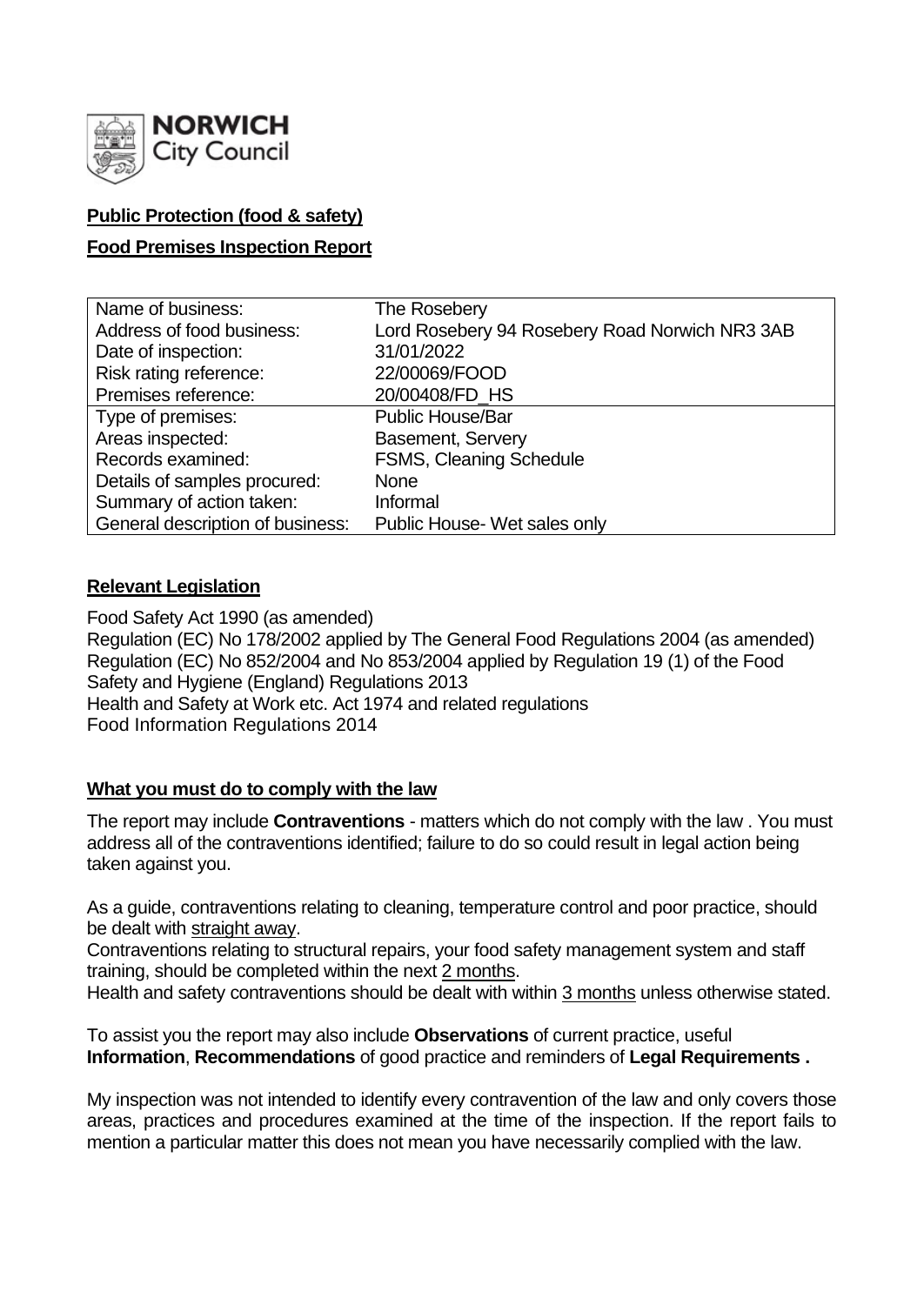# **FOOD SAFETY**

### **How we calculate your Food Hygiene Rating:**

The food safety section has been divided into the three areas which you are scored against for the hygiene rating: 1. food hygiene and safety procedures, 2. structural requirements and 3. confidence in management/control procedures. Each section begins with a summary of what was observed and the score you have been given. Details of how these scores combine to produce your overall food hygiene rating are shown in the table.

| <b>Compliance Area</b>                     |          |    |           | <b>You Score</b> |           |    |           |    |                |  |  |
|--------------------------------------------|----------|----|-----------|------------------|-----------|----|-----------|----|----------------|--|--|
| <b>Food Hygiene and Safety</b>             |          |    |           | 0                | 5         | 10 | 15        | 20 | 25             |  |  |
| <b>Structure and Cleaning</b>              |          |    | $\bf{0}$  | 5.               | 10        | 15 | 20        | 25 |                |  |  |
| Confidence in management & control systems |          |    | $\bf{0}$  | 5.               | 10        | 15 | 20        | 30 |                |  |  |
|                                            |          |    |           |                  |           |    |           |    |                |  |  |
| <b>Your Total score</b>                    | $0 - 15$ | 20 | $25 - 30$ |                  | $35 - 40$ |    | $45 - 50$ |    | > 50           |  |  |
| <b>Your Worst score</b>                    | 5        | 10 | 10        |                  | 15        |    | 20        |    | $\sim$         |  |  |
|                                            |          |    |           |                  |           |    |           |    |                |  |  |
| <b>Your Rating is</b>                      | 5        | 4  | 3         |                  | 2         |    |           |    | $\overline{0}$ |  |  |

Your Food Hygiene Rating is 5 - a very good standard



## **1. Food Hygiene and Safety**

Food Hygiene standards are excellent. You demonstrated full compliance with legal requirements. You have safe handling practices and procedures and all the necessary control measures are in place. **(Score 0)**

#### Hand-washing

**Observation I** was pleased to see handwashing was well managed.

#### Personal Hygiene

**Observation** I was pleased to see that standards of personal hygiene were high.

## **2. Structure and Cleaning**

The structure facilities and standard of cleaning and maintenance are all excellent and you demonstrated full compliance with the law. There is evidence of effective pest control and